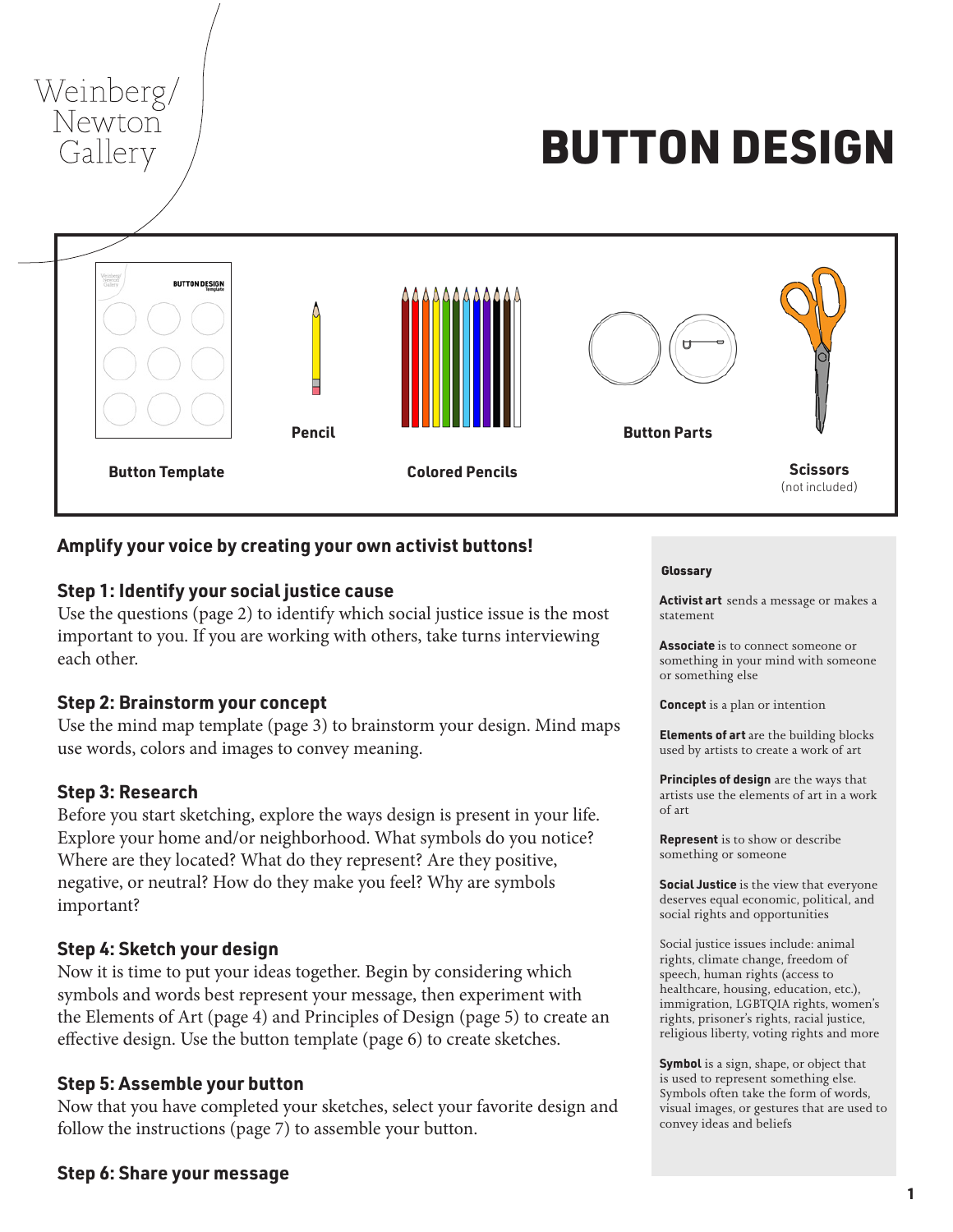## Weinberg/ Newton Gallery

# QUESTIONS

What aspects of your identity are most important to you?

What aspects of your identity are visible to others and which are less visible?

Are there any differences between how you see yourself and how others see you? How so?

What communities are you a member of / do you identify with?

What is an issue in the world that matters to you?

What does this issue look like?

Where do you see this issue?

Why does this issue matter to you?

How does it affect you or others around you?

What changes would you like to see?

### Fill in the prompts

| <b>I BELIEVE IN</b> | <b>I WILL FIGHT FOR</b> |
|---------------------|-------------------------|
|                     |                         |
|                     |                         |
|                     |                         |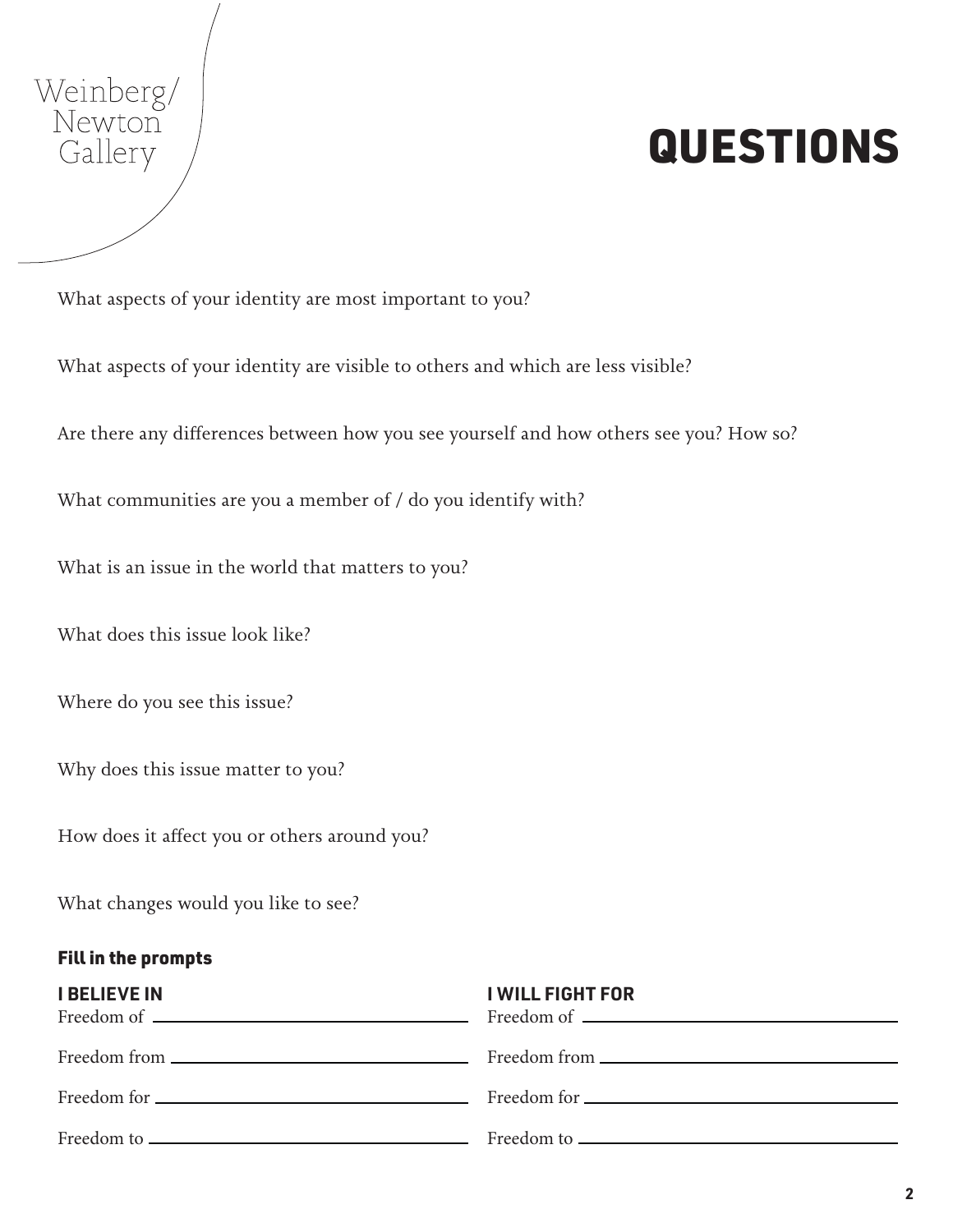

 **3**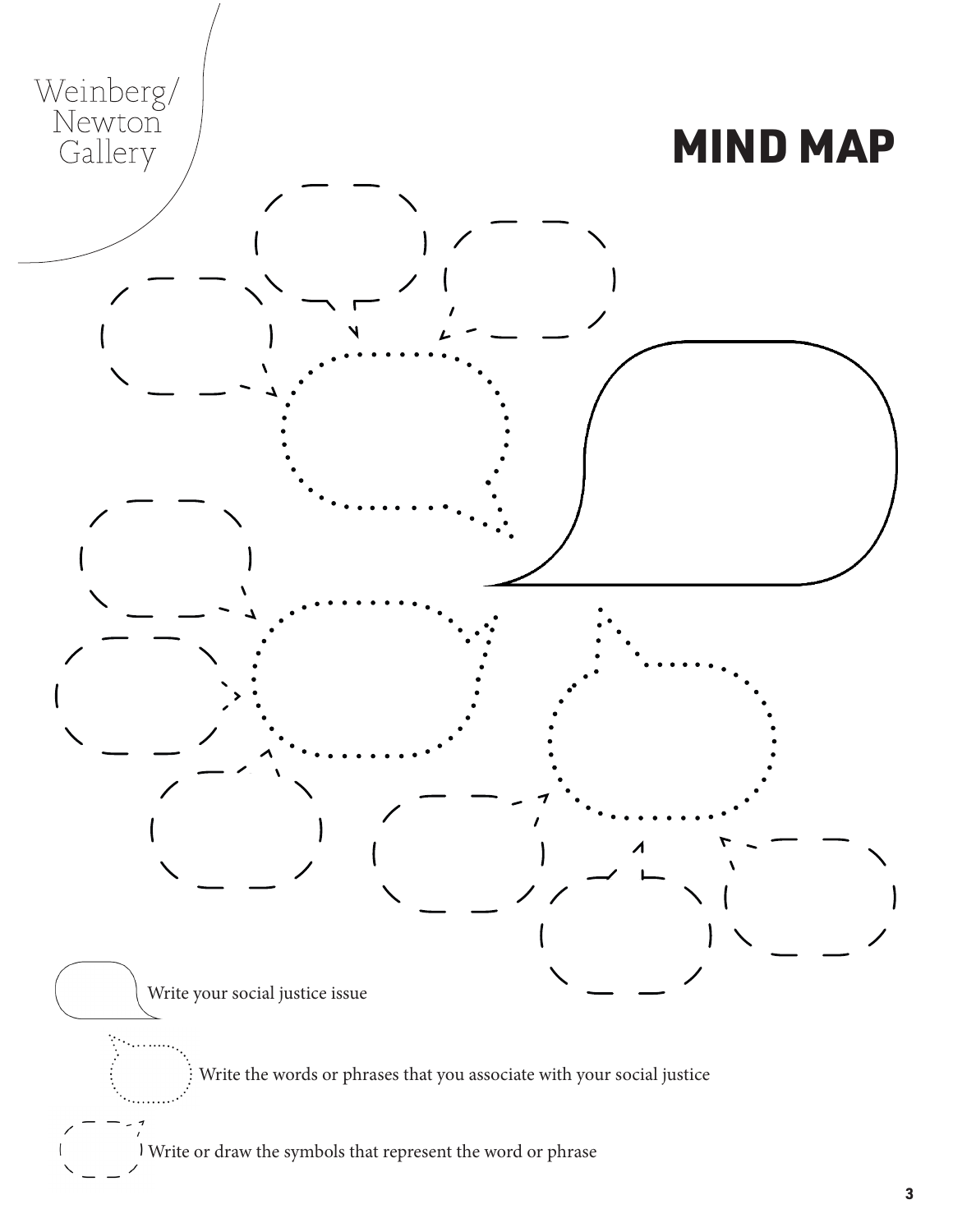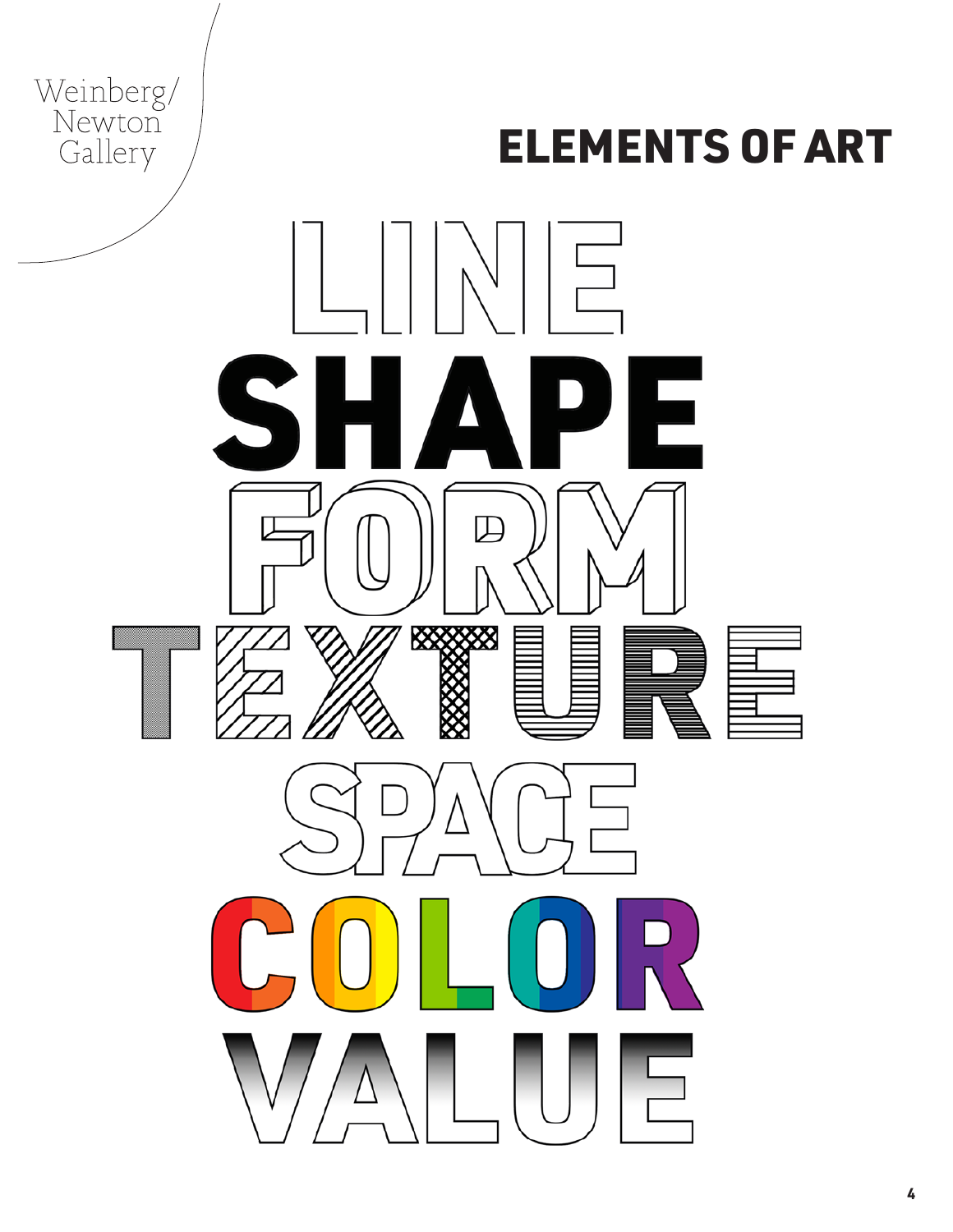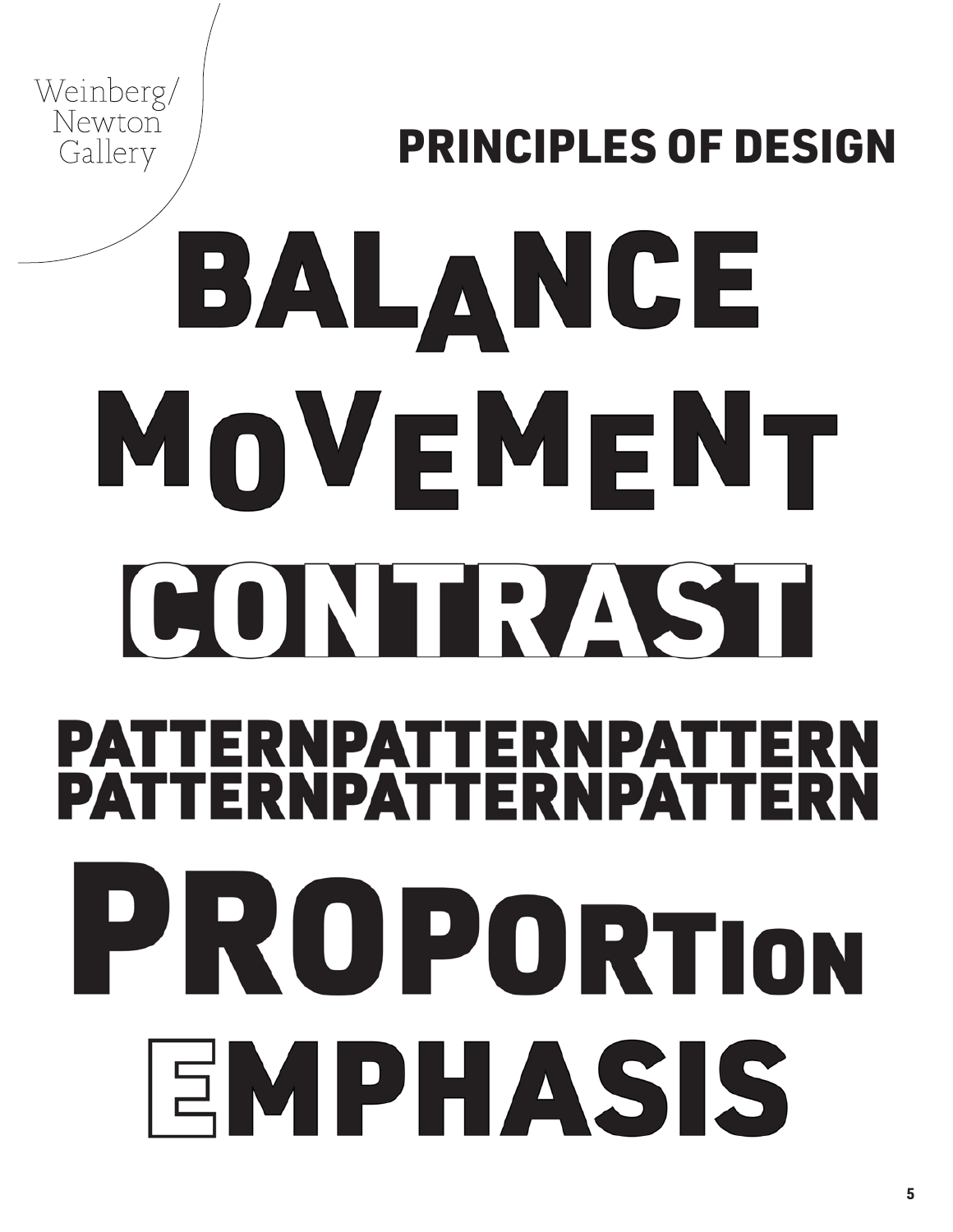